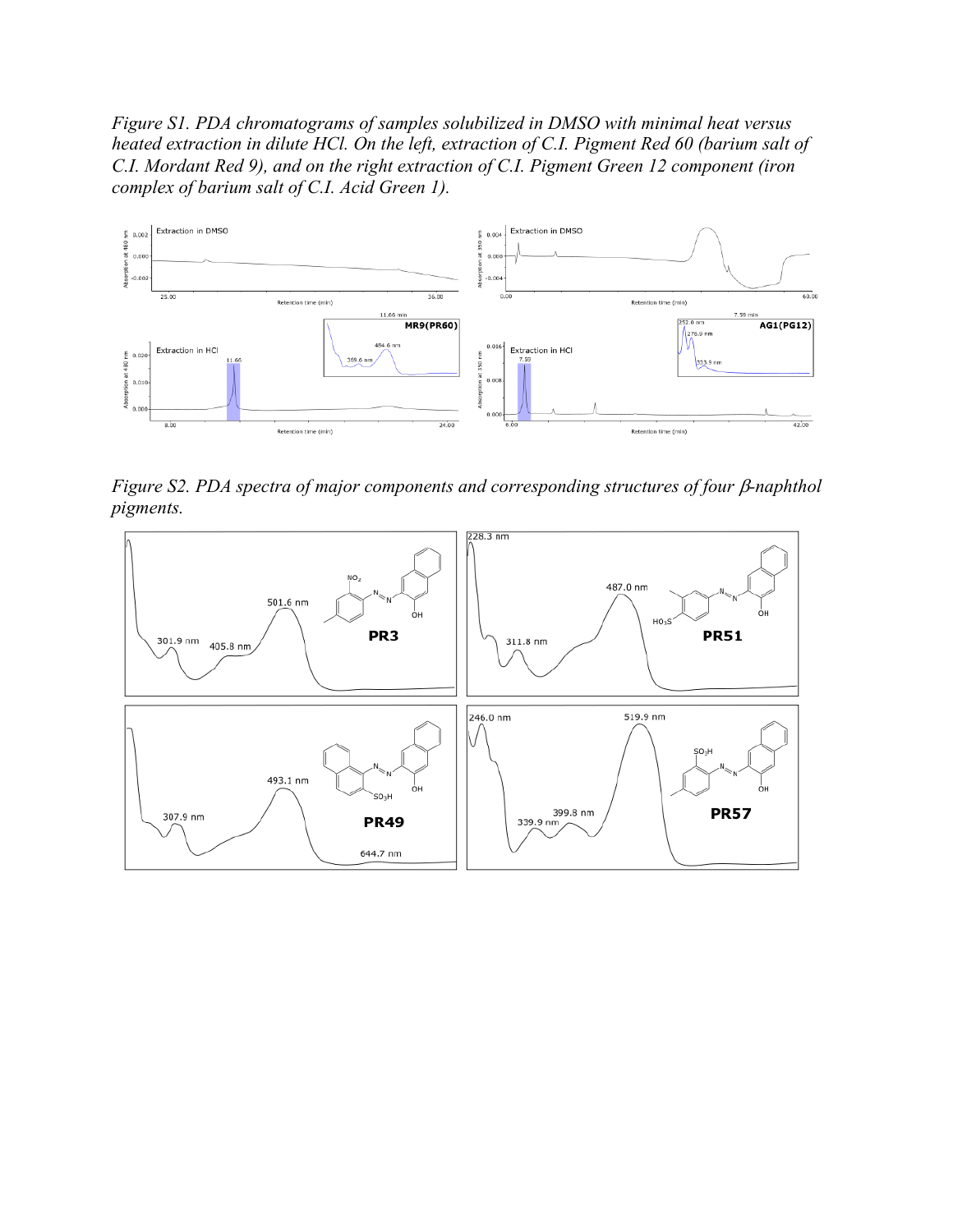| Time (min)      | Buffer A $(v\%)$ | Buffer B $(v\%)$ |
|-----------------|------------------|------------------|
| $0 - 1.50$      | 95               |                  |
| $1.50 - 45.50$  |                  | 95               |
| $45.50 - 50.50$ |                  | 95               |
| $50.50 - 52.50$ | 95               |                  |
| $52.50 - 57.50$ | 95               |                  |

*Table S1: gradient used UPLC-PDA analysis*

*Table S2: gradient used UPLC-PDA-HRMS analysis*

| $\cdots$        | $0.1001$ $1.211$ $1.11$ $1.100$ $1.11$ $1.100$ |                          |
|-----------------|------------------------------------------------|--------------------------|
| Time (min)      | Buffer A $(v\%)$                               | Buffer B $(v\%)$         |
| $0 - 1.50$      | 95                                             | 5                        |
| $1.50 - 5.00$   | 80                                             | 20                       |
| $5.00 - 7.00$   | 80                                             | 20                       |
| $7.00 - 40.00$  | 40                                             | 60                       |
| $40.00 - 45.00$ | 40                                             | 60                       |
| $45.00 - 55.00$ | 5                                              | 95                       |
| $55.00 - 60.00$ | 5                                              | 95                       |
| $60.00 - 62.00$ | 95                                             | 5                        |
| $62.00 - 67.00$ | 95                                             | $\overline{\mathcal{L}}$ |
|                 |                                                |                          |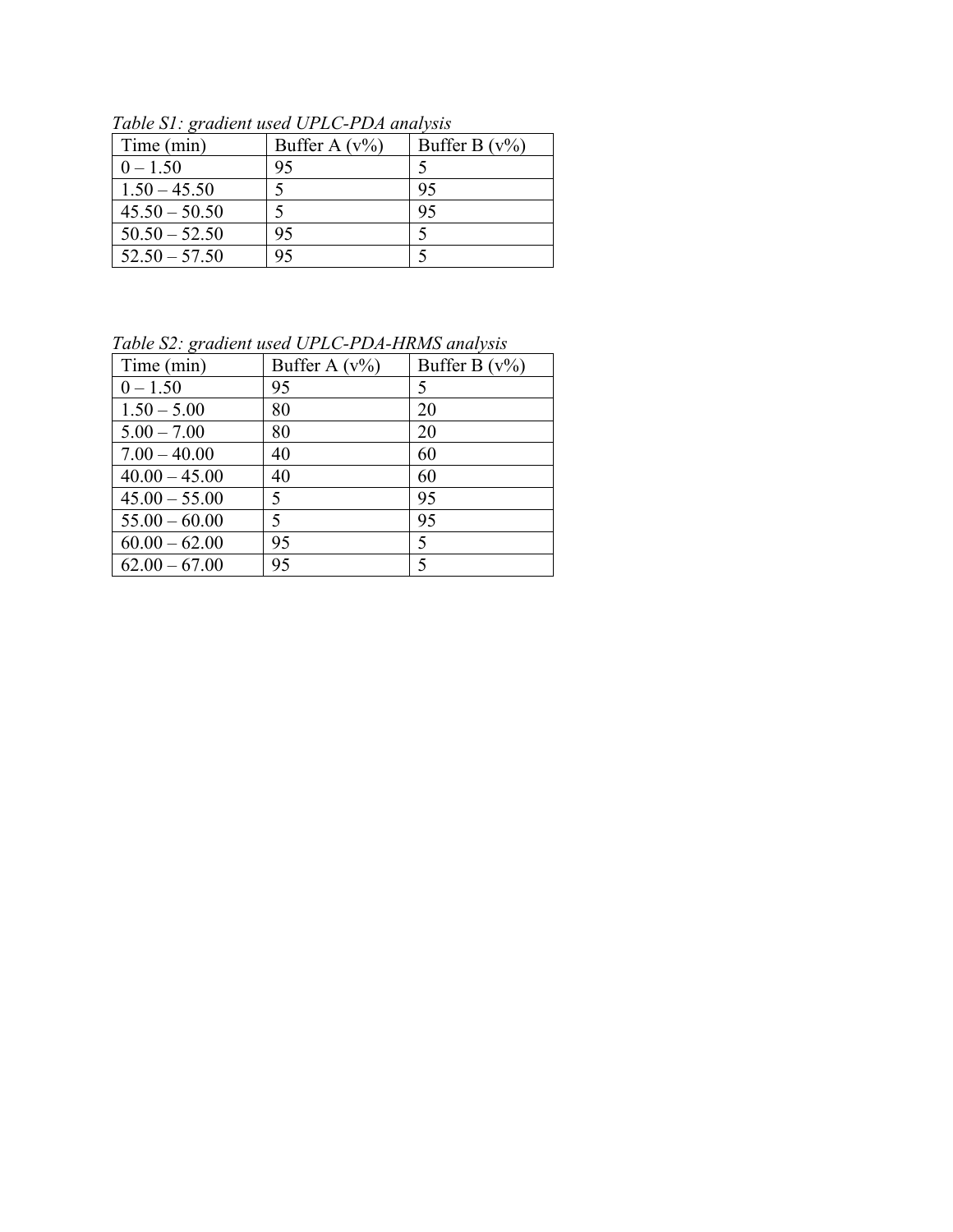*Table S3. Sample naming convention.*

**General rules:**

- Numbers are assigned to locate a sample paint-out and pigment wash from books with hundreds of samples. Counting proceeds from front to back (of a book), top to bottom, and left to right.
- A "plate" is a single sheet or panel containing several paint-outs or pigment washes. Books or charts with multiple plates have a roman numerals assigned to each plate.
- The sample position within a plate is specified by its coordinates, specified by the row, and the position in the row.
- The general sample name format is (source)(year)-(plate)-(position).

| <b>Sources:</b>                                            |                                                      |  |  |  |
|------------------------------------------------------------|------------------------------------------------------|--|--|--|
| Paint tubes (PT):                                          | Kerdijk books $(K)$ :                                |  |  |  |
| Tubes arbitrarily numbered 1 through<br>$\bullet$          | Several editions, book specified by                  |  |  |  |
| 176                                                        | year of publication                                  |  |  |  |
| E.g. PT6<br>$\bullet$                                      | E.g. $K50$ -IV-3,7 is a sample from the<br>$\bullet$ |  |  |  |
|                                                            | 1950 edition found on plate IV and is                |  |  |  |
|                                                            | the seventh paint-out in row three                   |  |  |  |
| Wagner books (Wagner28 and Wagner38):                      | Color charts $(C)$ :                                 |  |  |  |
| Two editions, book specified by year                       | Arbitrarily numbered 1 through 10                    |  |  |  |
| of publication                                             | Included numbers assigned to<br>$\bullet$            |  |  |  |
| Plate specified by the number of the<br>$\bullet$          | individual paint-outs in the color                   |  |  |  |
| page proceeding it                                         | chart, if available, in parentheses                  |  |  |  |
| E.g. Wagner $28$ -p $448$ -1, $4$ is a sample<br>$\bullet$ | E.g. C1-II-1,3(20) is a sample on the<br>$\bullet$   |  |  |  |
| found in the 1928 edition on the plate                     | second plate of color chart 1 and is the             |  |  |  |
| next to page 448 and is the fourth                         | third paint-out in row one, labelled in              |  |  |  |
| paint-out in the first row                                 | the chart as $#20$                                   |  |  |  |
| Kittel book (Kittel):                                      |                                                      |  |  |  |

• E.g. Kittel-VI-3,2 is a sample found on the sixth plate in the text and is the second paint-out in the third row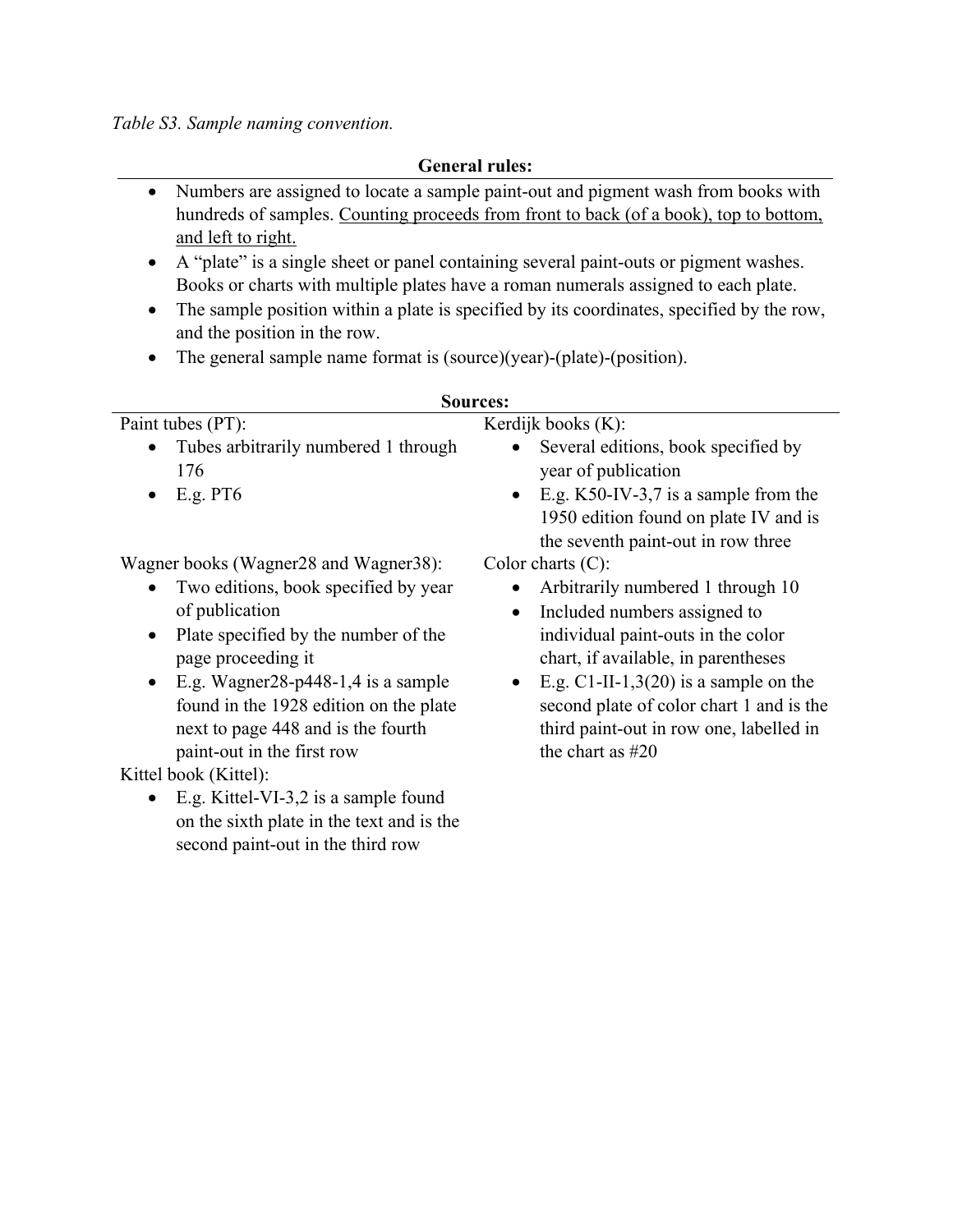

*Table S4. Table of raw PDA spectra (225 nm-800 nm) for SOPs identified*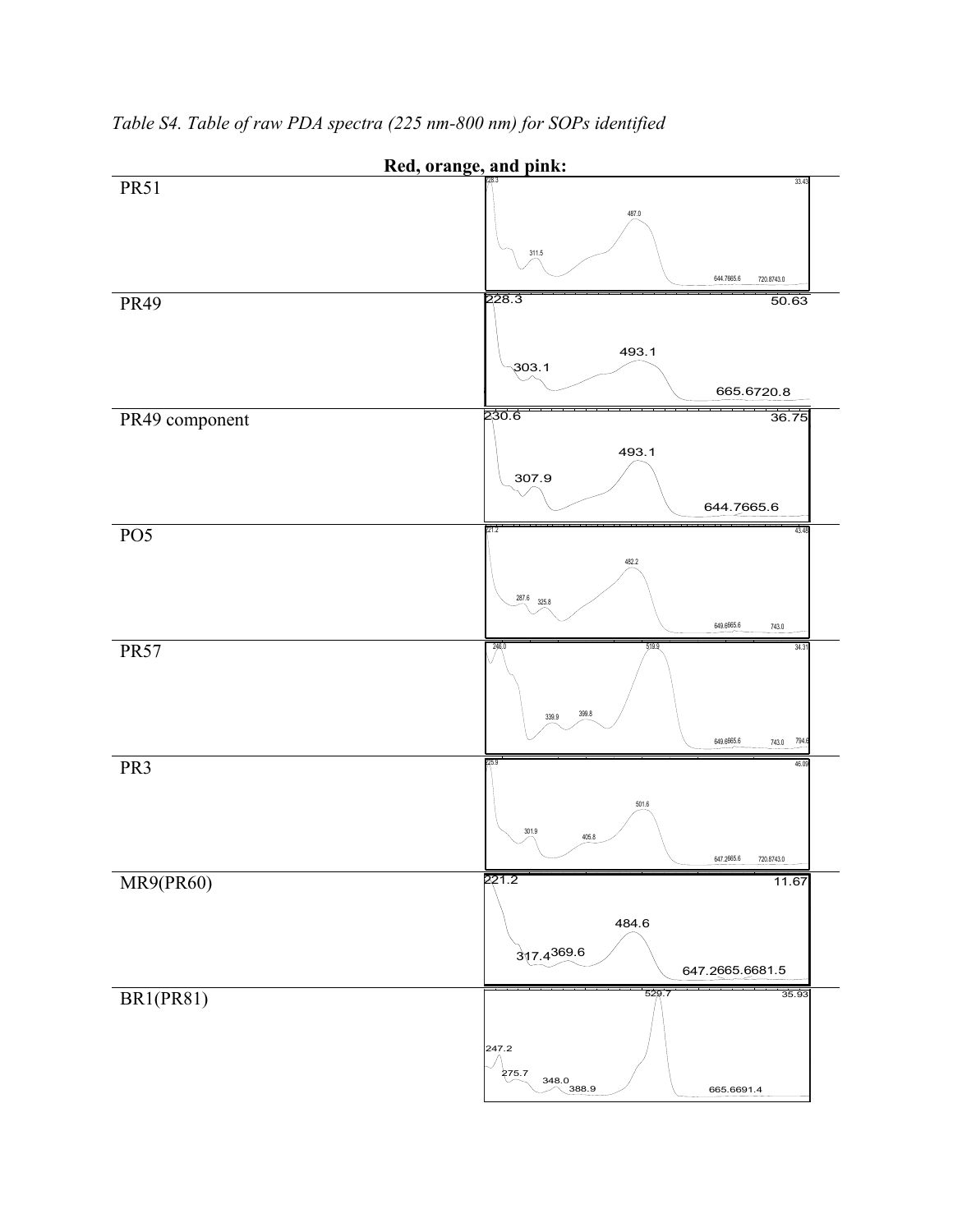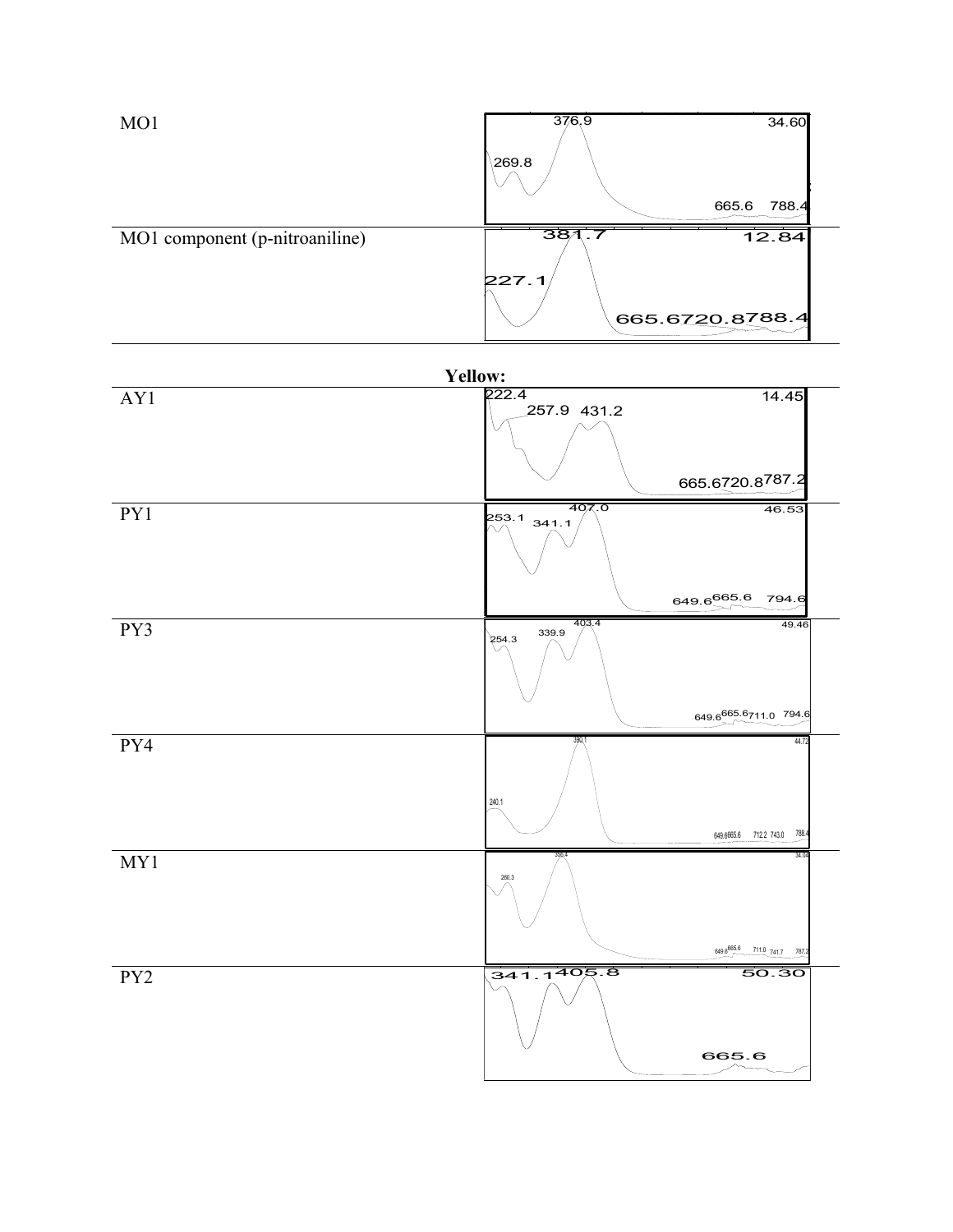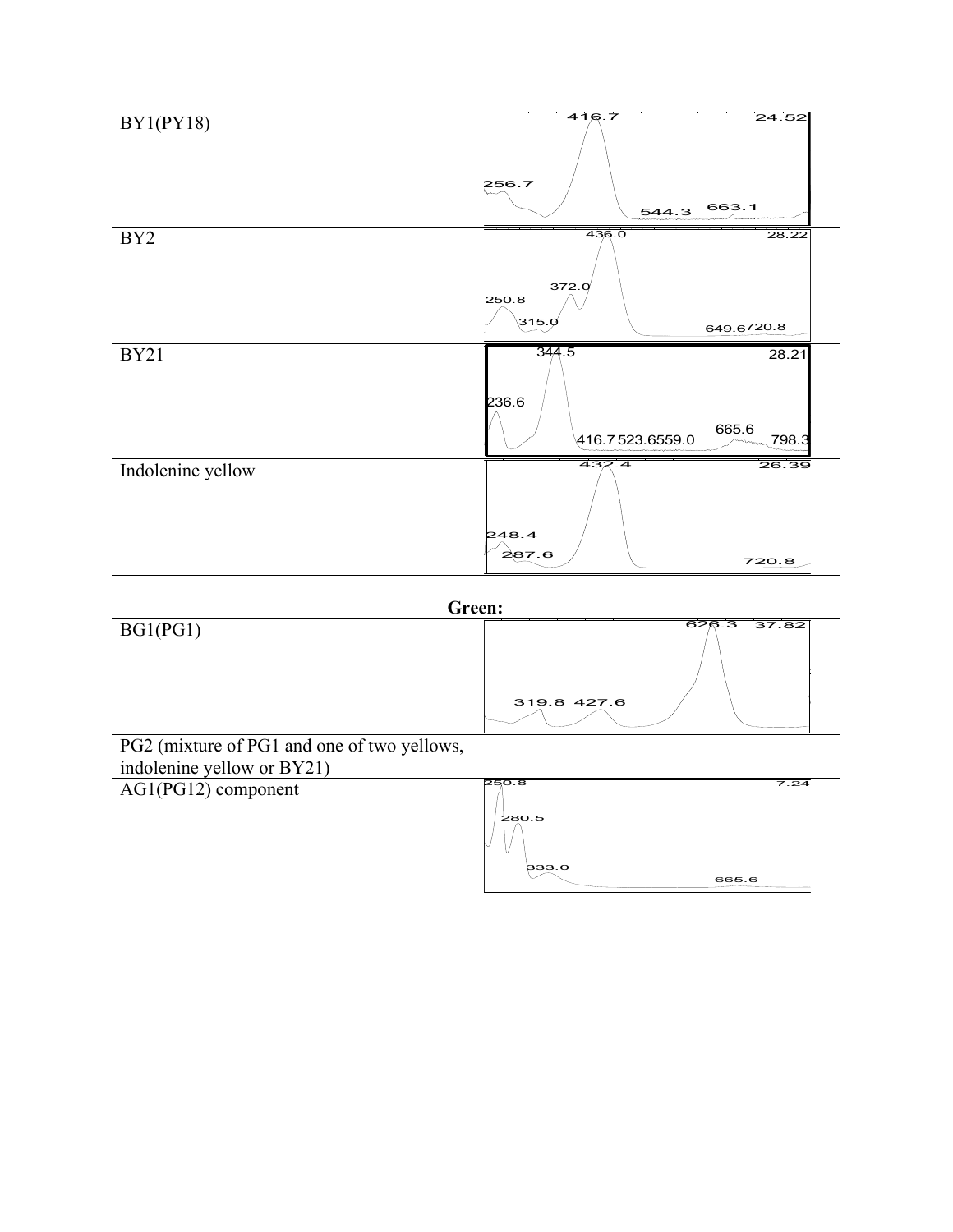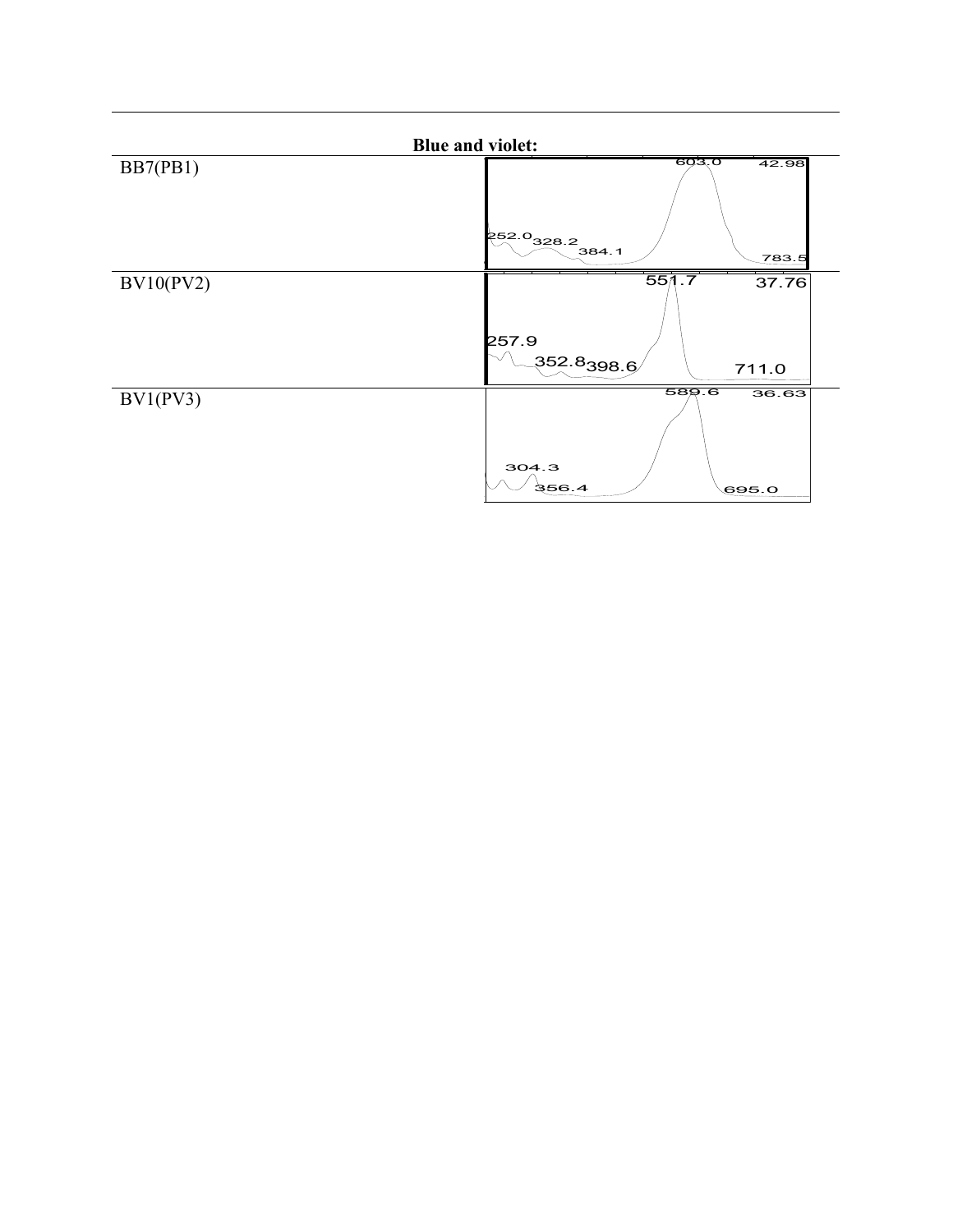| Sample number        | <b>Extraction</b> | <b>Mass</b>                                       | Ion                                        | M                     | ID                       |
|----------------------|-------------------|---------------------------------------------------|--------------------------------------------|-----------------------|--------------------------|
| Vermiljoen licht     |                   |                                                   |                                            |                       |                          |
| PT <sub>6</sub>      | DMSO, HCl         | 341.06059                                         | $[M-H]$                                    | $C_{17}H_{14}N_2O_4S$ | <b>PR51</b>              |
|                      | DMSO, HCl         | 379.07441                                         | $[M+H]^+$                                  | $C_{20}H_{14}N_2O_4S$ | <b>PR49</b>              |
|                      | <b>HCl</b>        | 299.11754                                         | $[M+H]^+$                                  | $C_{20}H_{14}ON_2$    | PR49-SO <sub>3</sub>     |
| <b>Talensrood</b>    |                   |                                                   |                                            |                       |                          |
| PT173                | DMSO, HCl         | 308.10263                                         | $[M+H]^+$                                  | $C_{17}H_{13}N_3O$    | PR <sub>3</sub>          |
| Alizarine oranje     |                   |                                                   |                                            |                       |                          |
| $C1-II-1,3(20)$      | <b>DMSO</b>       | 286.04733                                         | $[M-H]$                                    | $C_{13}H_9O_5N_3$     | MO1                      |
|                      | <b>DMSO</b>       | 139.05020                                         | $[M+H]$ <sup>+</sup>                       | $C_6H_6O_2N_2$        | Nitroaniline             |
| $K32$ -IV-3,1        | HC1               | $\boldsymbol{\varsigma}$ $\boldsymbol{\varsigma}$ | $\zeta \zeta$                              | $\epsilon$            | MO1                      |
|                      | <b>HCl</b>        | $\zeta \, \zeta$                                  | $\epsilon$                                 | $\zeta$ $\zeta$       | Nitroaniline             |
| K37-III-4,1          | <b>HCl</b>        | $\zeta$ $\zeta$                                   | $\zeta$ $\zeta$                            | $\zeta\,\zeta$        | MO1                      |
|                      | <b>HCl</b>        | $\zeta$ $\zeta$                                   | $\zeta$ $\zeta$                            | $\zeta\,\zeta$        | Nitroaniline             |
| K41-III-4,1          | HC1               | $\zeta$ $\zeta$                                   | $\zeta$ $\zeta$                            | $\zeta$ $\zeta$       | MO1                      |
|                      | <b>HCl</b>        | $\zeta \, \zeta$                                  | $\boldsymbol{\zeta} \, \boldsymbol{\zeta}$ | $\zeta \, \zeta$      | Nitroaniline             |
| K44-III-4,1          | HC1               | $\zeta \zeta$                                     | $\zeta \, \zeta$                           | $\zeta$ $\zeta$       | MO1                      |
|                      | <b>HCl</b>        | $\zeta$ $\zeta$                                   | $\zeta$ $\zeta$                            | $\zeta$ $\zeta$       | Nitroaniline             |
| K50-III-4,1          | HC1               | 312.97770                                         | $[M-H]$                                    | $C_{10}H_6N_2O_8S$    | AY1                      |
|                      | HC1               | 233.02049                                         | $[M-H]$                                    | $C_{10}H_6N_2O_5$     | $AY1-SO_3$               |
|                      | <b>HCl</b>        | $\zeta \, \zeta$                                  | $\zeta \zeta$                              | $\epsilon$            | MO1                      |
|                      | <b>HCl</b>        | $\zeta$ $\zeta$                                   | $\zeta \, \zeta$                           | $\zeta\,\zeta$        | Nitroaniline             |
| <b>Fanalgelb</b>     |                   |                                                   |                                            |                       |                          |
| Kittel-I-1,1         | HC1               | 255.09489                                         | $[M]+$                                     | $C_{15}H_{15}N_2S$    | $BY1-C2H6$               |
|                      | <b>HCl</b>        | 269.11057                                         | $[M]$ +                                    | $C_{16}H_{17}N_2S$    | $BY1-CH3$                |
|                      | <b>HCl</b>        | 283.12620                                         | $[M]+$                                     | $C_{17}H_{19}N_2S$    | BY1                      |
| Wagner38-p608-6,3    | <b>HCl</b>        | 66                                                |                                            |                       | $BY1-C2H6$               |
|                      | <b>HCl</b>        | $\zeta\,\zeta$                                    | $\zeta \, \zeta$                           | $\zeta$ $\zeta$       | $BY1-CH3$                |
|                      | HCl               | $\zeta$ $\zeta$                                   | $\zeta$ $\zeta$                            | $\zeta$ $\zeta$       | BY1                      |
| Indischgeel imitatie |                   |                                                   |                                            |                       |                          |
| K32-V-3,5            | <b>HCl</b>        | 339.11011                                         | $[M-H]$                                    | $C_{17}H_{16}N_4O_4$  | PY1                      |
| Fanalgelbgrun GG     |                   |                                                   |                                            |                       |                          |
| Wagner28-p400-8,4    | <b>DMSO</b>       | 254.16514                                         | $[M]^{+}$                                  | $C_{16}H_{20}N_3$     | $BY2/3$ -CH <sub>3</sub> |
|                      | <b>DMSO</b>       | 268.18093                                         | $[M]^{+}$                                  | $C_{17}H_{22}N_3$     | $BY2/3*$                 |
|                      | <b>DMSO</b>       | 385.26378                                         | $[M]^{+}$                                  | $C_{27}H_{33}N_2$     | BG1                      |
| Talens groen donker  |                   |                                                   |                                            |                       |                          |
| $C6-I-1,9$           | <b>DMSO</b>       | 317.20192                                         | $[M]^{+}$                                  | $C_{22}H_{25}N_2$     | <b>BY21</b>              |
|                      | <b>DMSO</b>       | 357.23313                                         | $[M]^{+}$                                  | $C_{25}H_{29}N_2$     | $BG1-C2H5$               |
|                      | <b>DMSO</b>       | $\zeta$ $\zeta$                                   | $\zeta$ $\zeta$                            | $\epsilon$            | BG1                      |
| $C9-II-5,5$          | <b>DMSO</b>       | 331.21751                                         | $[M]^{+}$                                  | $C_{23}H_{27}N_2$     | C.I. 48010               |
|                      | <b>DMSO</b>       | 335.13147                                         |                                            |                       |                          |
|                      | <b>DMSO</b>       | 349.14725                                         | $[M]^{+}$                                  | $C_{22}H_{22}CIN_2$   | $BB1-CH3$                |
|                      | <b>DMSO</b>       | 363.16302                                         | $[M]^{+}$                                  | $C_{23}H_{22}CIN_2$   | B <sub>B1</sub>          |

*Table S5. Table of exact masses of colorants identified in select samples.*